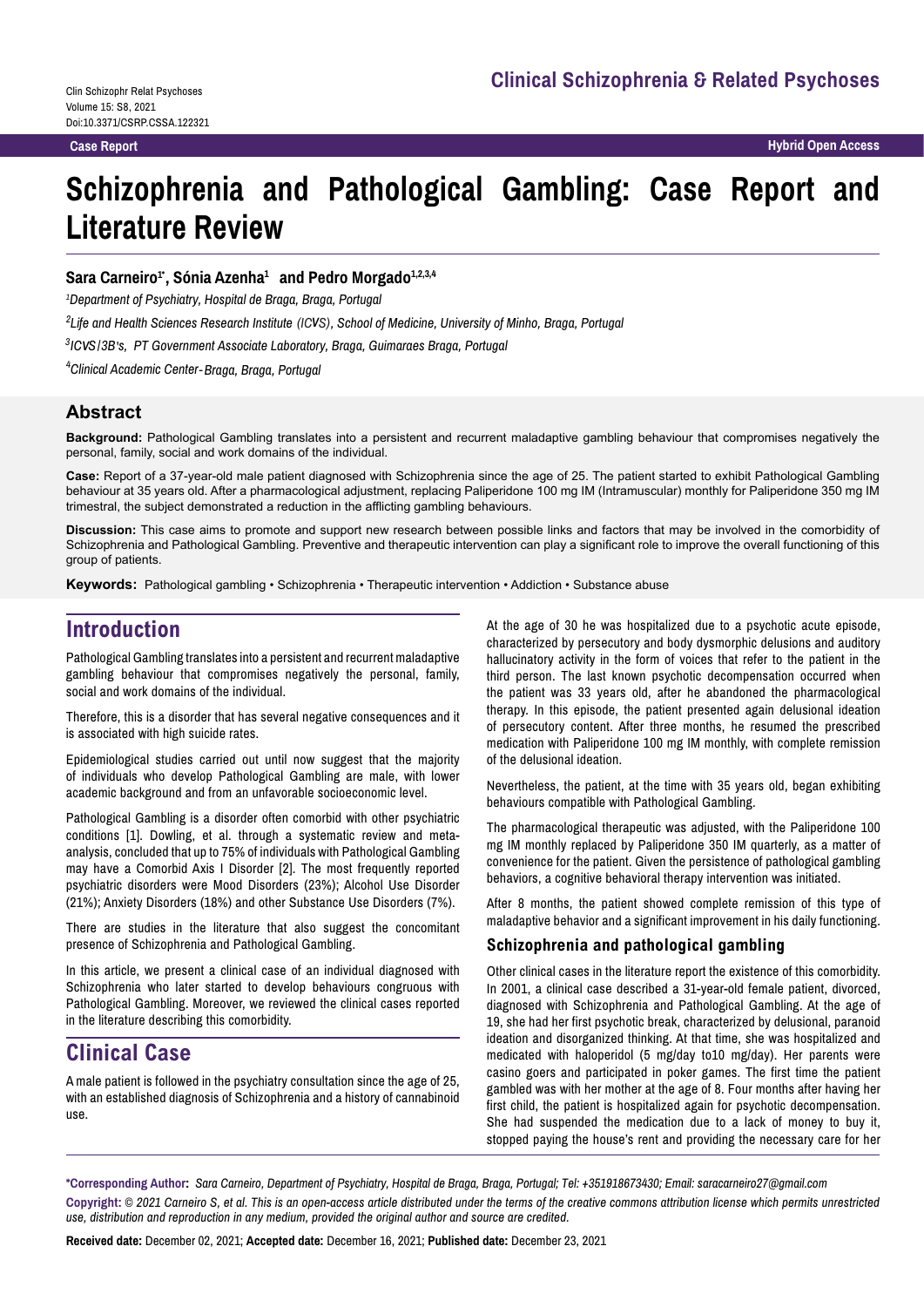son. She was discharged from the hospital, medicated with olanzapine (10) mg/day). Since then, she remained psychopathologically stabilized and without gambling. When asked about the reasons for gambling, the patient referred a sensation of pleasure and excitement while playing alongside a decrease in the levels of anxiety. Another case report of this comorbidity focus on a 40 years old female patient diagnosed with Schizophrenia since she was 25 years old. At the age of 37, the patient is diagnosed with Pathological Gambling. The increasing number of debts associated with marked distress, functional impairment and the medication incompliancy led to several psychotic decompensations with subsequent hospitalizations. The patient did not have a family history of pathological gambling. As factors that perpetuate the behaviours related to the gambling, the patient evoked relief from the anxiety, the feelings of pleasure and excitement that the gambling provided. After beginning the medication, clozapine 200 mg/ day and Cognitive-Behavioral Therapy sessions, it was possible to stabilize the patient, thus allowing her to identify the wrong cognitions along with the expectations associated with the gambling.

In 2009, Desai and Potenza gathered a sample consisting of 337 patients diagnosed with Schizophrenia or Schizoaffective Disorder to assess the prevalence of gambling-related disorders in these patients and the associated characteristics [3]. 10% of the participants fulfilled the criteria for the diagnosis of Pathological Gambling. Also, the authors concluded that patients diagnosed with Pathological Gambling were those who had the highest use of mental health services in the last month, as well as those who obtained the highest amount of points in the applied scores related to alcohol consumption (ASI) and the depressive symptoms presented (CES-D). In this context, the authors stressed the need to develop prevention and treatment strategies for pathological gambling in individuals with psychotic disorders.

In 2018, Desai and Potenza used the same sample to study the distribution of different variables across four groups (non-players, infrequent players, frequent players and pathological players): sociodemographic variables, characteristics of gambling behaviours (age at the start of gambling, favourite game, reasons for playing, etcetera.), family history of behaviours related to the gambling, social interactions, score obtained on the PANSS (Positive and Negative Syndrome Scale) and the ASI (Addiction Severity Index). It was observed the existence of an inverse correlation between the age of onset of behaviours related to the game and their current frequency. Thus, frequent and pathological players started activities that involved gambling earlier than infrequent players or non-players. Individuals who met the criteria for Pathological Gambling preferred games that involved sports betting. In this group, the reason most often cited for playing was the fact that gambling translates into a challenging activity and a means for socializing with family and friends. A positive association was found between individuals with gambling-related behaviours and family history of gambling problems. No association was found between the PANSS score and the severity/frequency of the gambling behaviours and no linkage was

observed between the level of social interaction and the different groups. However, about the resulting ASI score for alcohol and other toxics, there was a linear correlation between the increase in values obtained and the severity/frequency of gambling behaviours.

Aragay, et al. compared the prevalence of gambling-related disorders in different psychiatric disorders [4]. The authors concluded that in patients with psychotic disorders, there was a significantly higher prevalence of gambling-related problem than in other psychiatric conditions, including mood and anxiety disorders. In 2015, Haydock, Cowlishaw, Harvey and Castle conducted in Australia conducted a study that focused on the correlation between Psychosis and Pathological Gambling [5]. In a sample of 442 participants diagnosed with Psychotic Disorders, 4% were classified as low-risk players, 6% as moderate risk players and, 6% met the criteria for pathological players. The risk factors identified for problems related to gambling were: male gender, low educational and socioeconomic level and history of school dropout. There was a significant association between Pathological Gambling and Substance Use Disorders, including Alcohol Use and Cannabis Use Disorders. Finally, these authors also concluded that individuals with Psychotic Disorders are four times more likely to develop gambling-related disorders than the general population.

In the scope of psychotherapies, there are some studies carried out in patients with Schizophrenia and Pathological Gambling that have shown the benefit of Cognitive-Behavioral Therapy in reducing maladaptive behaviours related to gambling [6]. In 2010, a study gathered a sample consisting of 44 patients diagnosed with Schizophrenia and Pathological Gambling and who were undergoing pharmacological treatment in the various Mental Health Centers in Barcelona between 2000 and 2005. The ages of the patients ranged from 18 to 65 years old. The performance of Cognitive-Behavioral Therapy revealed statistically significant results in decreasing the frequency of pathological gambling behaviours.

A clinical case of a female patient, 32 years of age, with a diagnosis of Schizophrenia and Pathological Gambling was published in 2014. After her first psychotic episode, the patient stopped the prescribed pharmacological medication. The justification provided by the patient for the origin of the behaviours related to gambling in a maladjusted and persistent stemmed from the relief of the anguish caused by the positive symptoms resultant from psychotic episodes. The patient was integrated into a meditation training program and a Cognitive- Behavioral Therapy, with a reduction in the maladaptive gambling behaviours and an overall improvement in her functioning [7].

Thus, in the majority of cases with this comorbidity reported in the literature, the main reasons cited by patients to explain gambling behaviours were: seeking to relieve the feeling of anguish caused by positive symptoms, trying to reduce anxiety levels, pleasure felt while gambling and the need to feel active and integrated with the society [8,9] (Table 1).

**Table 1.** Summary of the clinical cases reporting the comorbidity of schizophrenia and pathological gambling.

| Article                                 | Year | <b>Patient</b>                                                                                  | <b>Factors</b>                                     | <b>Outcome</b>                                                                                                                             |
|-----------------------------------------|------|-------------------------------------------------------------------------------------------------|----------------------------------------------------|--------------------------------------------------------------------------------------------------------------------------------------------|
| Schizophrenia and Pathological Gambling | 2001 | Female, 31 years old.<br>Schizophrenia, 19 years old.<br>Pathological gambling, 25 years<br>hlo | Relief from the anxiety<br>Pleasure and excitement | <b>Pharmacological Therapy -</b><br>Oral Olanzapine (10 mg at<br>night) - End of maladaptive<br>behaviours related to the<br>gambling      |
| Schizophrenia and Pathological Gambling | 2007 | Female, 40 years old.<br>Schizophrenia, 25 years old.<br>Pathological gambling, 37 years<br>old | Relief from the anxiety<br>Pleasure and excitement | Pharmacological Therapy -<br>Clozapine (200 mg/day) and<br>CBT - reduction and control<br>of maladaptive behaviours<br>related to gambling |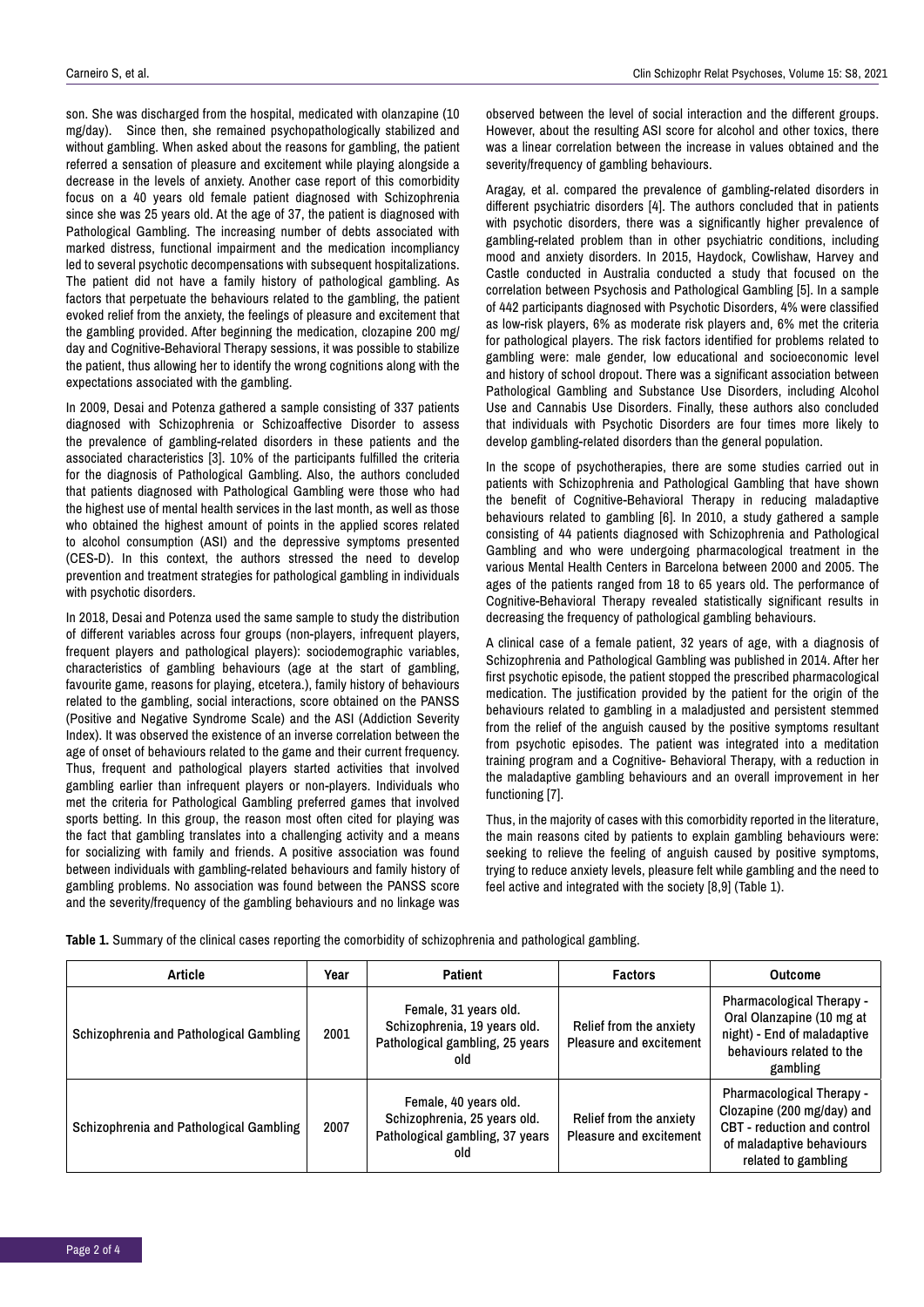| A Cross Sectional Study of Problem and<br>Pathological Gambling in Patients with<br>Schizophrenia/Schizoaffective Disorder                                                    | 2009 | 65 patients with Diagnosis of<br>Schizophrenia / Schizoaffective<br>Disorder and Pathological<br>Gambling | Pleasure                                                                               |                                                                                                            |
|-------------------------------------------------------------------------------------------------------------------------------------------------------------------------------|------|-----------------------------------------------------------------------------------------------------------|----------------------------------------------------------------------------------------|------------------------------------------------------------------------------------------------------------|
| Cognitive-Behavioural Treatment of<br>Pathological Gambling in Individuals with<br>Chronic Schizophrenia: A Pilot Study                                                       | 2011 | 44 patients. Diagnosis of<br>Schizophrenia and Pathological<br>Gambling. Average age: 38 years            |                                                                                        | CBT proved to be effective<br>in reducing maladaptive<br>behaviours related to<br>gambling                 |
| Pathological Gambling in a Psychiatric<br>Sample. Comprehensive Psychiatry                                                                                                    | 2012 | 100 patients                                                                                              |                                                                                        |                                                                                                            |
| Cognitive Behavioral Therapy (CBT)<br>and Meditation Awareness Training<br>(MAT) for the Treatment of Cooccurring<br>Schizophrenia and Pathological Gambling:<br>A Case Study | 2014 | Female, 32 years old.<br>Schizophrenia, 30 years old.<br>Pathological gambling, 31 years<br>old           | Relief of distress caused<br>by positive symptoms                                      | CBT and meditation training<br>$\rightarrow$ reduction of maladaptive<br>behaviours related to<br>gambling |
| A Qualitative Analysis of the Effects of a<br><b>Comorbid Disordered Gambling Diagnosis</b><br>with Schizophrenia                                                             | 2015 | 6 patients. Diagnosis of<br>Schizophrenia and Pathological<br>Gambling. Average age: 46 years             | Feeling of pleasure; need<br>to feel active, functional<br>and integrated into society |                                                                                                            |
| <b>Correlates of Frequent Gambling and</b><br><b>Gamblingrelated Chasing Behaviours in</b><br>Individuals with Schizophrenia-Spectrum<br><b>Disorders</b>                     | 2018 | 337 patients Diagnosis of<br>Schizophrenia / Schizoaffective<br>Disorder                                  | Challenging activities and<br>Socializing with friends<br>and families                 |                                                                                                            |

# **Discussion**

The existing literature suggests that individuals with Schizophrenia can be particularly vulnerable and prone to developing gambling-related problems. The existence of similar neurobiological mechanisms in psychotic disorders and Pathological Gambling is one of the main hypotheses that have been proposed in the literature to explain the correlation between both pathologies [10]. Individuals with Schizophrenia and gambling behaviour may, in this case, share similar changes in the neurotransmission's pathways, involving serotonin, dopamine, or glutamate [11-14].

On the other hand, some studies end up questioning and challenging this hypothesis. While in regard to gambling-related disorders, they have been associated with aggravation of maladaptive behaviours [15].

Nevertheless, the glutamatergic agents have shown efficacy in both groups of patients with psychotic disorders [16,17] and gambling-related disorders [18,19].

The cognitive deficits caused by the pathology may lead to difficulties in understanding the risks associated with excessive gambling and its potential negative consequences. Moreover, the difficulty in controlling impulses and Substance Abuse related disorders, frequently observed in psychotic patients, can also contribute to the development of gamblingrelated disorders.

## **Conclusion**

Despite some studies already suggesting a possible link between Schizophrenia and Pathological Gambling, the research carried out in this field is still scarce, thus emerging the need for further research on this topic.

In such a manner, it is crucial to identify the factors that may be involved in this comorbidity in order to enable a preventive and therapeutic intervention towards this group of patients and, consequently, an overall improvement in their functioning.

# **Acknowledgments**

#### Not applicable.

### **Declaration of Interest**

The authors declare that they have no competing interests.

## **References**

- 1. Yakovenko, Igor, Cameron M. Clark, David C. Hodgins and Vina [M. Goghari. "A Qualitative Analysis of the Effects of a Comorbid](https://doi.org/10.1016/j.schres.2015.12.008)  Disordered Gambling Diagnosis with Schizophrenia." *Schizophr Res*  171 (2016): 50-55.
- 2. Dowling, Nicki A., Sean Cowlishaw, Alun C. Jackson and Stephanie S. Merkouris, et al. "Prevalence of Psychiatric Co-Morbidity in Treatment-[Seeking Problem Gamblers: A Systematic Review and Meta-Analysis."](https://doi.org/10.1177/0004867415575774)  *Aust N Z J Psychiatry* 49 (2015): 519-539.
- 3. [Desai, Rani A. and Marc N. Potenza. "A Cross-Sectional Study of](https://doi.org/10.4088/jcp.08m04359)  Problem and Pathological Gambling in Patients with Schizophrenia/ Schizoaffective Disorder." *J Clin Psychiatry* 70 (2009): 1250-1257.
- 4. [Aragay, Núria, Alba Roca, Berta Garcia and Cristina Marqueta, et al.](https://doi.org/10.1016/j.comppsych.2011.02.004)  "Pathological Gambling in a Psychiatric Sample." *Compr Psychiatry*  53 (2012): 9-14.
- 5. [Haydock, Maria, Sean Cowlishaw, Carol Harvey and David Castle.](https://doi.org/10.1016/j.comppsych.2015.01.003)  "Prevalence and Correlates of Problem Gambling in People with Psychotic Disorders." *Compr Psychiatry* 58 (2015): 122-129.
- 6. Echeburúa, Enrique, Montserrat Gómez and Montserrat Freixa. ["Cognitive-Behavioural Treatment of Pathological Gambling in](https://doi.org/10.1016/j.brat.2011.08.009)  Individuals with Chronic Schizophrenia: A Pilot Study." *Behav Res Ther* 49 (2011): 808-814.
- 7. Shonin, Edo, William Van Gordon and Mark D. Griffiths. "Cognitive Behavioral Therapy (CBT) and Meditation Awareness Training (MAT) [for the Treatment of Co-Occurring Schizophrenia and Pathological](https://doi.org/10.1007/s11469-019-00084-3)  Gambling: A Case Study." *Int J Ment Health Addiction* 12 (2014): 181- 196.
- 8. [Borras, Laurence and Philippe Huguelet. "Schizophrenia and](https://doi.org/10.1080/10550490701389765)  Pathological Gambling." *Am J Addict* 16 (2007): 269-271.
- 9. Yakovenko, Igor, Rebecca Fortgang, Jennifer Prentice and Rani A. Hoff, et al. "Correlates of Frequent Gambling and Gambling-RRelated [Chasing Behaviors in Individuals with Schizophrenia-Spectrum](https://doi.org/10.1556/2006.7.2018.31)  Disorders." *J Behav Addict* 7 (2018): 375-383.
- 10. [Potenza, Marc N. and R. Andrew Chambers. "Schizophrenia and](https://doi.org/10.1176/appi.ajp.158.3.497-a)  Pathological Gambling." *Am J Psychiatry* 158, no. 3 (2001): 497-498.